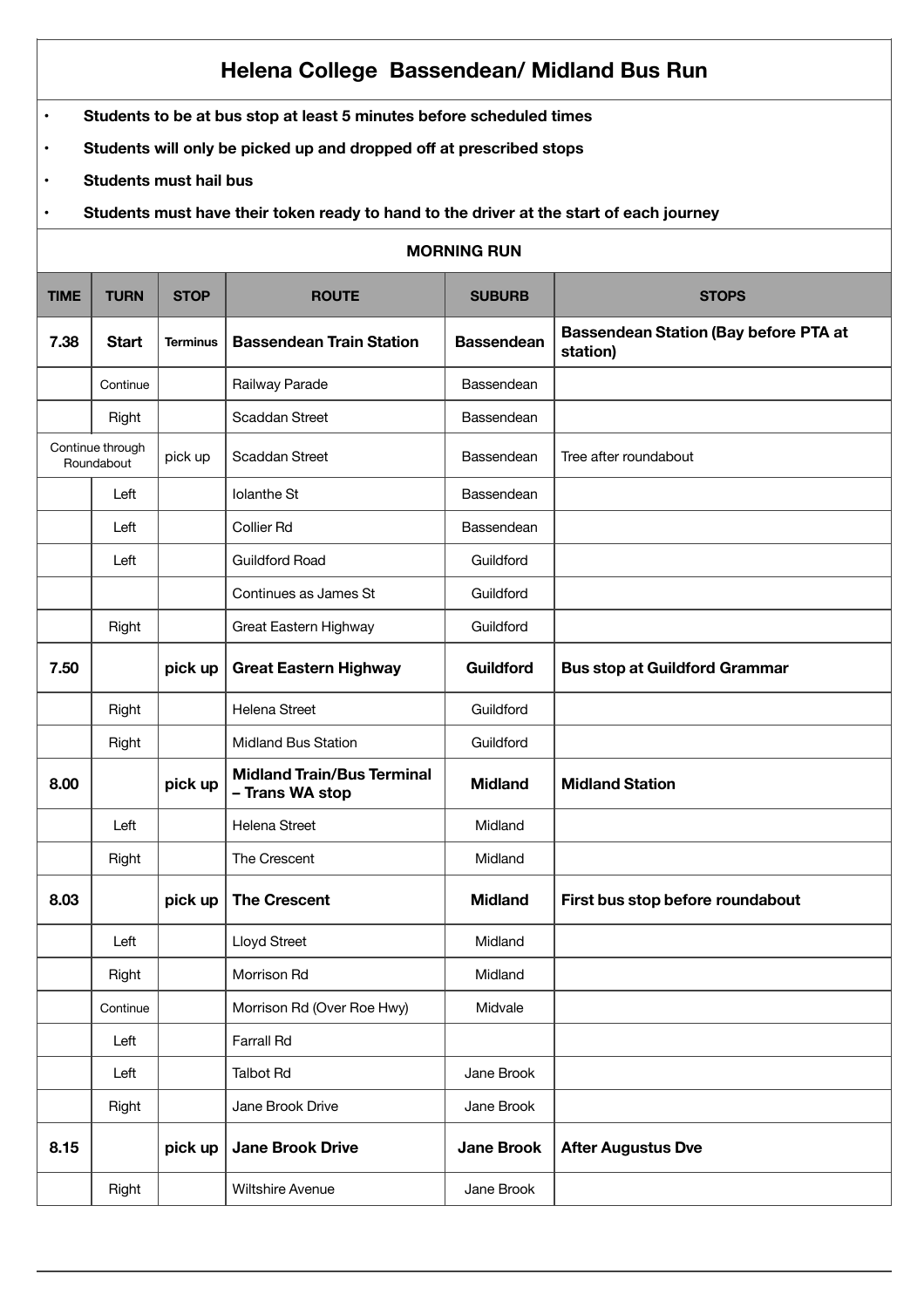| <b>MORNING RUN</b>                                         |                                                               |             |                       |                     |                                    |  |
|------------------------------------------------------------|---------------------------------------------------------------|-------------|-----------------------|---------------------|------------------------------------|--|
| <b>TIME</b>                                                | <b>TURN</b>                                                   | <b>STOP</b> | <b>ROUTE</b>          | <b>SUBURB</b>       | <b>STOPS</b>                       |  |
|                                                            | Right                                                         |             | Pechey Road           | Jane Brook          |                                    |  |
|                                                            |                                                               | pick up     | 247 Pechey Rd         | <b>Jane Brook</b>   |                                    |  |
|                                                            | Left                                                          |             | Morrison Rd           | Swan View           |                                    |  |
|                                                            | Right                                                         |             | Swan View Rd          | Swan View           |                                    |  |
|                                                            | Left                                                          |             | Old York Rd           | Swan View           |                                    |  |
| 8.22                                                       |                                                               | pick up     | <b>Old York Rd</b>    | <b>Swan View</b>    | <b>Bus stop before Ward Ave</b>    |  |
| 8.23                                                       |                                                               | pick up     | <b>Old York Rd</b>    | <b>Swan View</b>    | <b>Bus stop after High View Rd</b> |  |
|                                                            | Left                                                          |             | Great Eastern Hwy     | Darlington          |                                    |  |
|                                                            | Right                                                         |             | McGlew Road           | <b>Glen Forrest</b> |                                    |  |
|                                                            | Right                                                         |             | <b>William Street</b> | <b>Glen Forrest</b> |                                    |  |
|                                                            | Right                                                         |             | Bilgoman Rd           | <b>Glen Forrest</b> |                                    |  |
| 8.30                                                       |                                                               | <b>End</b>  | <b>Bilgoman Rd</b>    | <b>Glen Forrest</b> | <b>Glen Forrest Campus Bus Bay</b> |  |
| Students for Darlington Campus transfer to GFC-DC link bus |                                                               |             |                       |                     |                                    |  |
| 8.30                                                       | GFC-DC link departs Continue to Darlington Campus if required |             |                       |                     |                                    |  |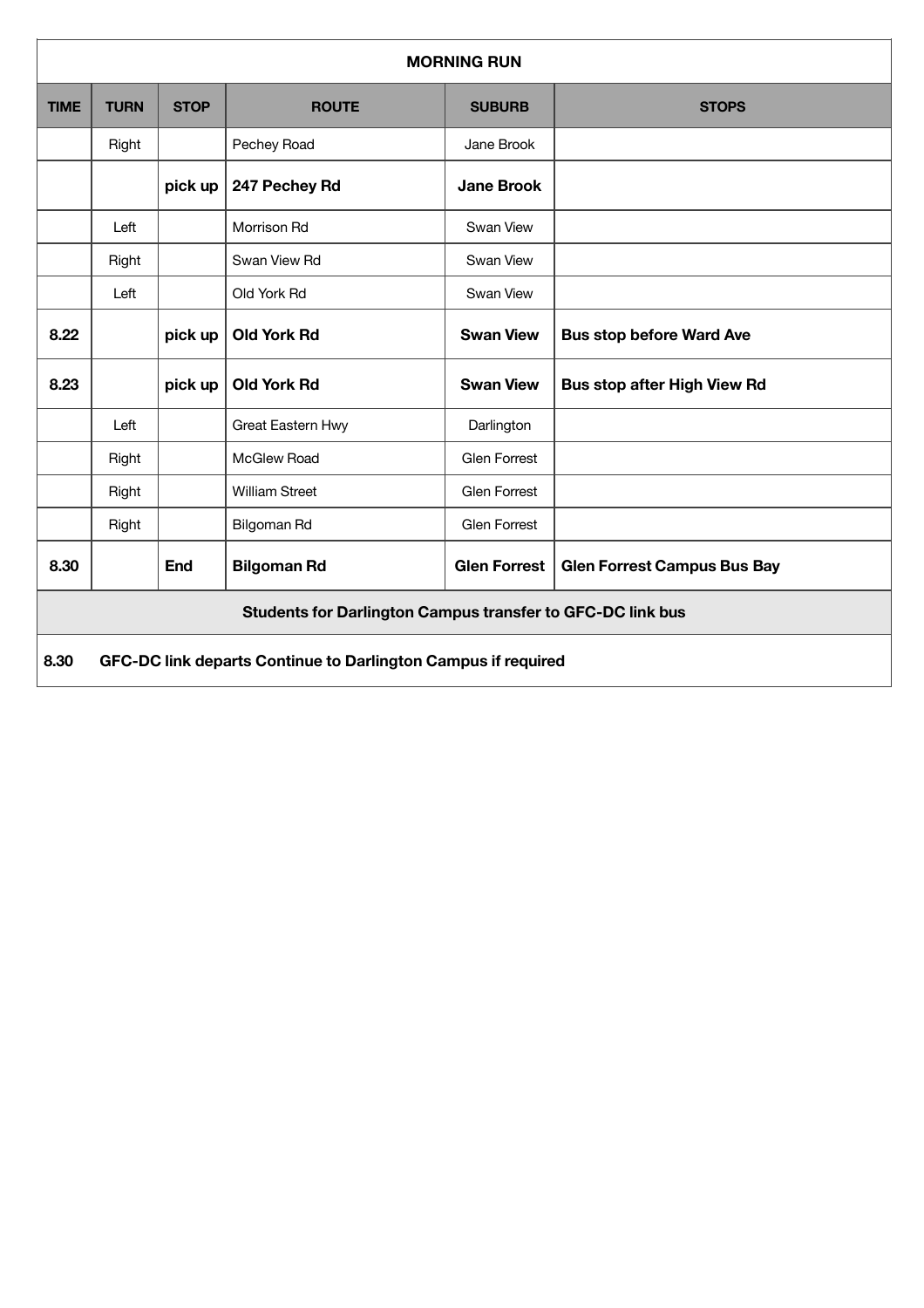| Helena College Bassendean/ Midland Bus Run |                                                                                         |               |                            |                     |                                             |  |  |  |
|--------------------------------------------|-----------------------------------------------------------------------------------------|---------------|----------------------------|---------------------|---------------------------------------------|--|--|--|
| $\bullet$                                  | Students to be at bus stop at least 5 minutes before scheduled times                    |               |                            |                     |                                             |  |  |  |
| $\bullet$                                  | Students will only be picked up and dropped off at prescribed stops                     |               |                            |                     |                                             |  |  |  |
| $\bullet$                                  | <b>Students must hail bus</b>                                                           |               |                            |                     |                                             |  |  |  |
| $\bullet$                                  | Students must have their token ready to hand to the driver at the start of each journey |               |                            |                     |                                             |  |  |  |
|                                            | <b>AFTERNOON RUN</b>                                                                    |               |                            |                     |                                             |  |  |  |
| <b>TIME</b>                                | <b>TURN</b>                                                                             | <b>STOP</b>   | <b>ROUTE</b>               | <b>SUBURB</b>       | <b>STOPS</b>                                |  |  |  |
|                                            | Darlington Campus students transfer from DC-GFC link bus to Midland Bus                 |               |                            |                     |                                             |  |  |  |
| 3.25                                       | <b>Start</b>                                                                            | <b>Depart</b> | <b>Glen Forrest Campus</b> | <b>Glen Forrest</b> | <b>Bus Bay</b>                              |  |  |  |
|                                            | Left                                                                                    |               | Great Eastern Highway      | <b>Glen Forrest</b> |                                             |  |  |  |
|                                            | Right                                                                                   |               | Old York Road              | Greenmount          |                                             |  |  |  |
| 3.30                                       |                                                                                         | drop off      | <b>Old York Road</b>       | <b>Greenmount</b>   | <b>Bus stop after Bona Vista Rd</b>         |  |  |  |
| 3.32                                       |                                                                                         | drop off      | <b>Old York Road</b>       | Greenmount          | <b>Buys stop before Ward Ave</b>            |  |  |  |
|                                            | Right                                                                                   |               | Swan View Road             | Greenmount          |                                             |  |  |  |
| 3.36                                       |                                                                                         | drop off      | <b>Swan View Road</b>      | <b>Greenmount</b>   | <b>Old Train Station before Morrison Rd</b> |  |  |  |
|                                            | Left                                                                                    |               | Morrison Rd                | Swan View           |                                             |  |  |  |
|                                            | Right                                                                                   |               | Pechey Road                | Swan View           |                                             |  |  |  |
| 3.40                                       |                                                                                         | drop off      | 247 Pechey Rd              | <b>Jane Brook</b>   | Drop off at driveway                        |  |  |  |
|                                            | Left                                                                                    |               | <b>Wiltshire Avenue</b>    | Jane Brook          |                                             |  |  |  |
| 3.42                                       |                                                                                         | drop off      | <b>Wiltshire Avenue</b>    | <b>Jane Brook</b>   | 1 <sup>st</sup> bus stop around corner      |  |  |  |
|                                            | Left                                                                                    |               | Jane Brook Drive           | Jane Brook          |                                             |  |  |  |
| 3.44                                       |                                                                                         | drop off      | <b>Jane Brook Drive</b>    | <b>Jane Brook</b>   | <b>Bus stop before Chichester Way</b>       |  |  |  |
|                                            | Right                                                                                   |               | <b>Talbot Road</b>         | Jane Brook          |                                             |  |  |  |
|                                            | Left                                                                                    |               | Toodyay Rd                 | Jane Brook          |                                             |  |  |  |
|                                            | Left                                                                                    |               | Roe Hwy                    | Jane Brook          |                                             |  |  |  |
|                                            | Exit Left                                                                               |               | Great Eastern Highway      | Midvale             |                                             |  |  |  |
|                                            | Right                                                                                   |               | Great Eastern Highway      | Bellevue            |                                             |  |  |  |
|                                            | Left                                                                                    |               | Robinson Rd                | Bellevue            |                                             |  |  |  |
|                                            | Right                                                                                   |               | Elgee Rd                   | Bellevue            |                                             |  |  |  |
|                                            | Right                                                                                   |               | Loton Ave                  | Midland             |                                             |  |  |  |